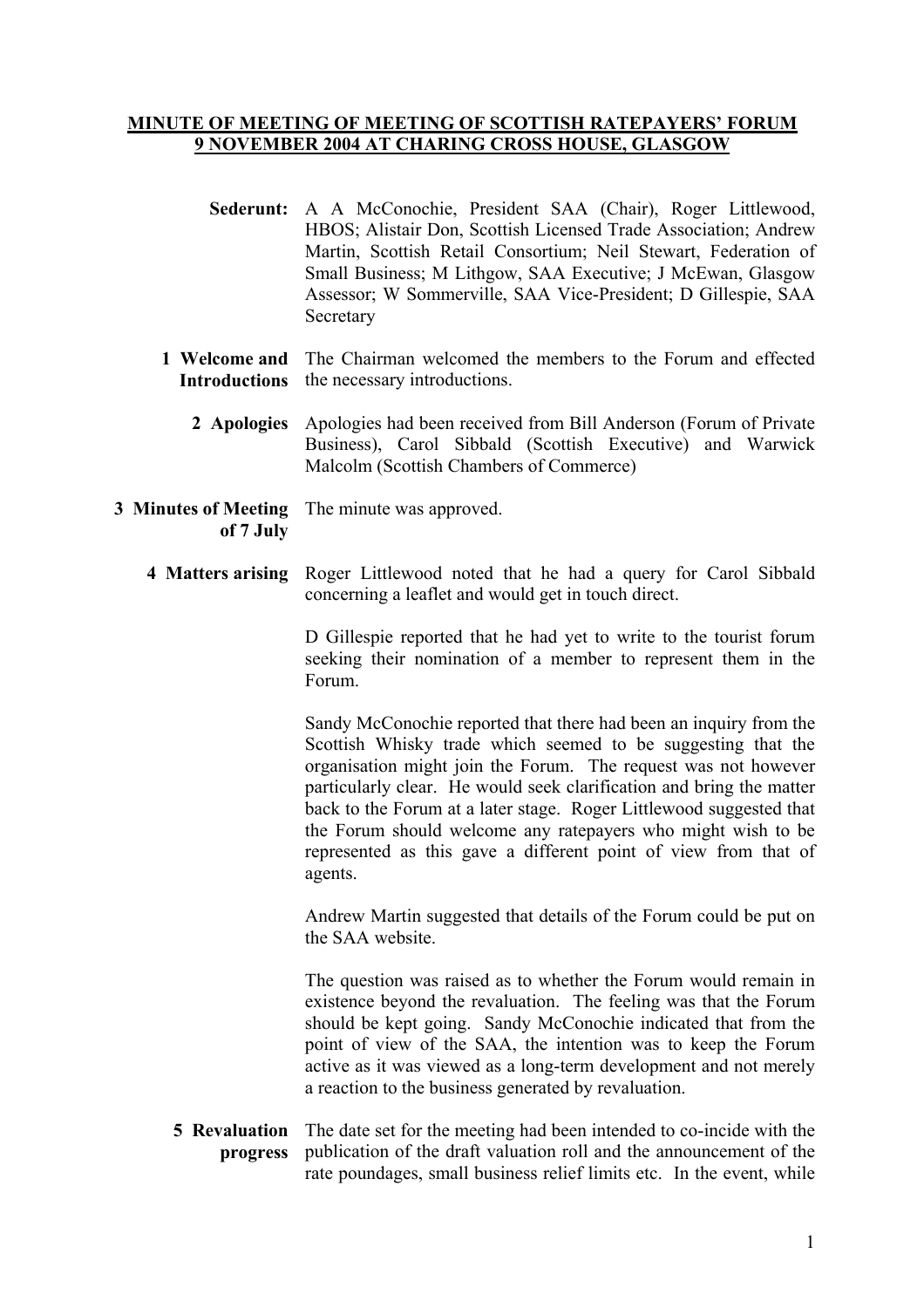the Assessors had met the deadline for the publication of the draft roll, the Scottish Executive had yet to announce the rate poundage. It was understood that the reason for the delay was the change of Minister where Mr Kerr had been succeeded by Mr McCabe.

It was not known when the announcement would now be made.

It had been anticipated that there would be a lively session considering what the revaluation meant but this was now a discussion delayed.

In any event, the "going live" of the SAA portal had been drawn into the modernising government agenda and the site had been acknowledged at the local government conference held recently in Lanarkshire. It was noted that while the majority of values were final, the draft roll did require a health warning as there were a number of alterations and corrections to be effected over the coming months prior to the issue of valuation notices. W Sommerville noted that there was no full and final announcement as yet in England and Wales although an indicative rate poundage had been given at an earlier stage.

Roger Littlewood indicated that the response from the banking industry in respect of transitional relief was that they didn't want a scheme. Phasing could result in ratepayers failing to receive the benefit of a decrease in value for up to four years. The industry felt that the Treasury should fund immediate implementation. In response Sandy McConochie indicated that Assessors were neutral on this subject although he recognised that surveyors generally appeared not to want a transitional relief scheme. Assessors generally kept themselves apart from rating matters and did not tend to express views albeit that from time to time they required to give technical advice.

Roger Littlewood felt that failing to implement value changes immediately by devices such as transitional relief schemes did not have an altogether positive effect on goodwill within the rating system.

Generally the establishment of the portal was welcomed and it was felt that it was quick in operation and fairly straightforward to understand.

Roger Littlewood felt that there would be a need to develop further and build on this success, for example, by providing a breakdown of areas and values. It was necessary to retain a certain vision in relation to the development of the site. It was felt that provision of a breakdown of valuations would be positive.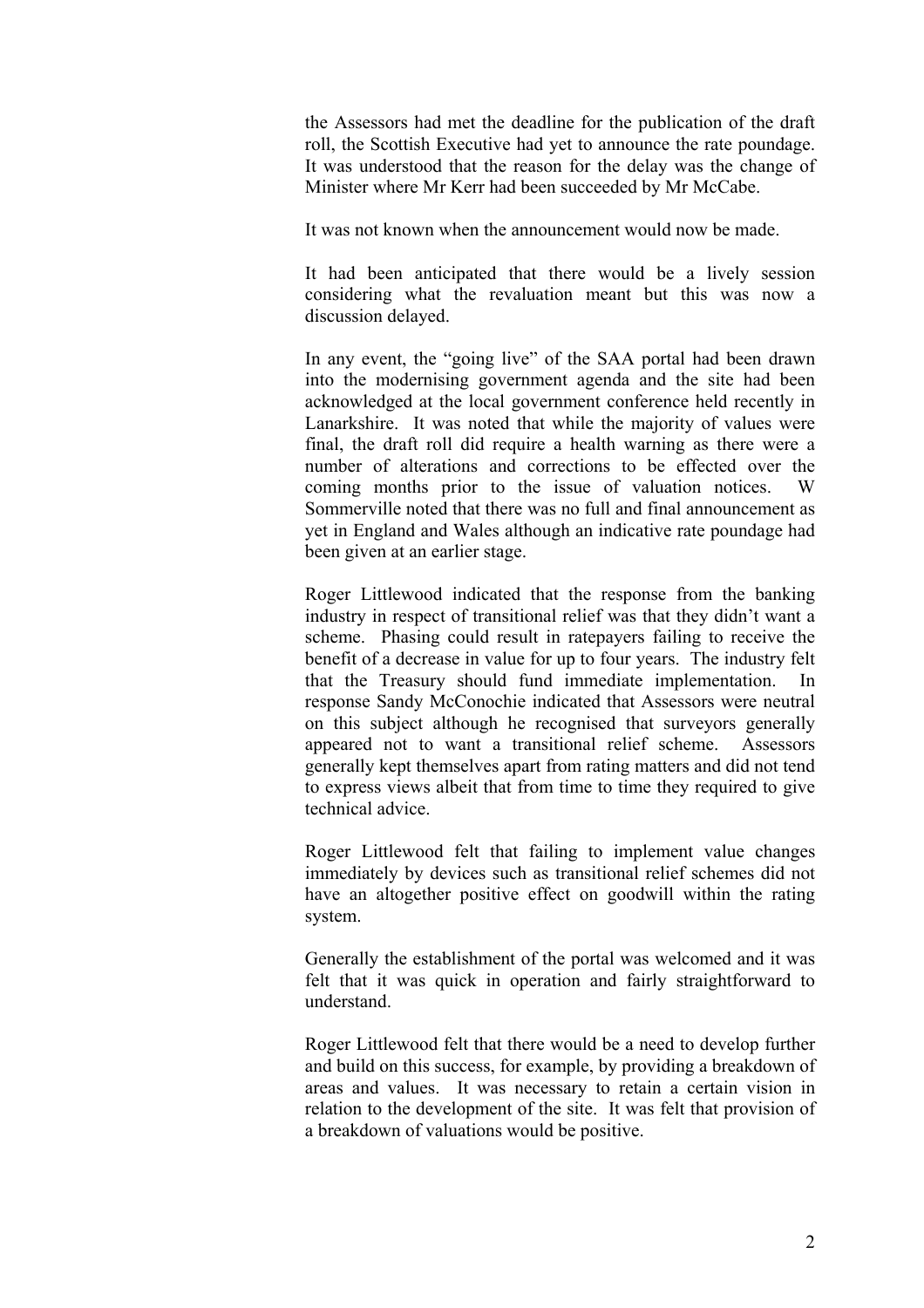Sandy McConochie indicated that the request for further development was not unexpected. It might be reasonable to suggest that it was appropriate to start the co-operation rather earlier in the process, with ratepayers providing the information which Assessors required to carry out the valuations.

So far as further development of the portal was concerned, he emphasised that the reason for the successful delivery was that temptation had been resisted to incorporate every possible bell and whistle and the focus had been to deliver the basic functionality of providing on-line valuation rolls for the first time. The funding which had been made available was welcome but it was not an infinite resource.

He reported however that it seemed likely that further funding would be made available as part of the MGF3 process to build on the apparent success of the site. It was intended to investigate the possibility of providing a search facility by description code and, while there were potential difficulties, to provide a search by name.

It was noted that there were two separate views of the site one of which provided statistical information to government which had previously been delivered by paper.

The issue of providing a secure site where customers who wanted information could take it on a subscription basis was being looked into along with the possibility of them constructing their own queries.

There was a more general issue as to issues of freedom of information as against confidentiality and how information should be disseminated. There was a question as to whether or not Assessors should be seeking to establish an income stream from the site.

Roger Littlewood felt that confidence was built by the provision of information. Against this D Gillespie pointed out that there were real issues concerning data protection, ECHR rights and confidentiality concerning some of the information in question. It was not the aim of Assessors to breach confidences which would serve as a discouragement for people to provide information to Assessors which was one of the agreed aims of the Forum.

Sandy McConochie pointed to an issue where a party had put in place an automatic programme to "mine" the site. This had now been stopped but the issue of bulk access was being looked into **further**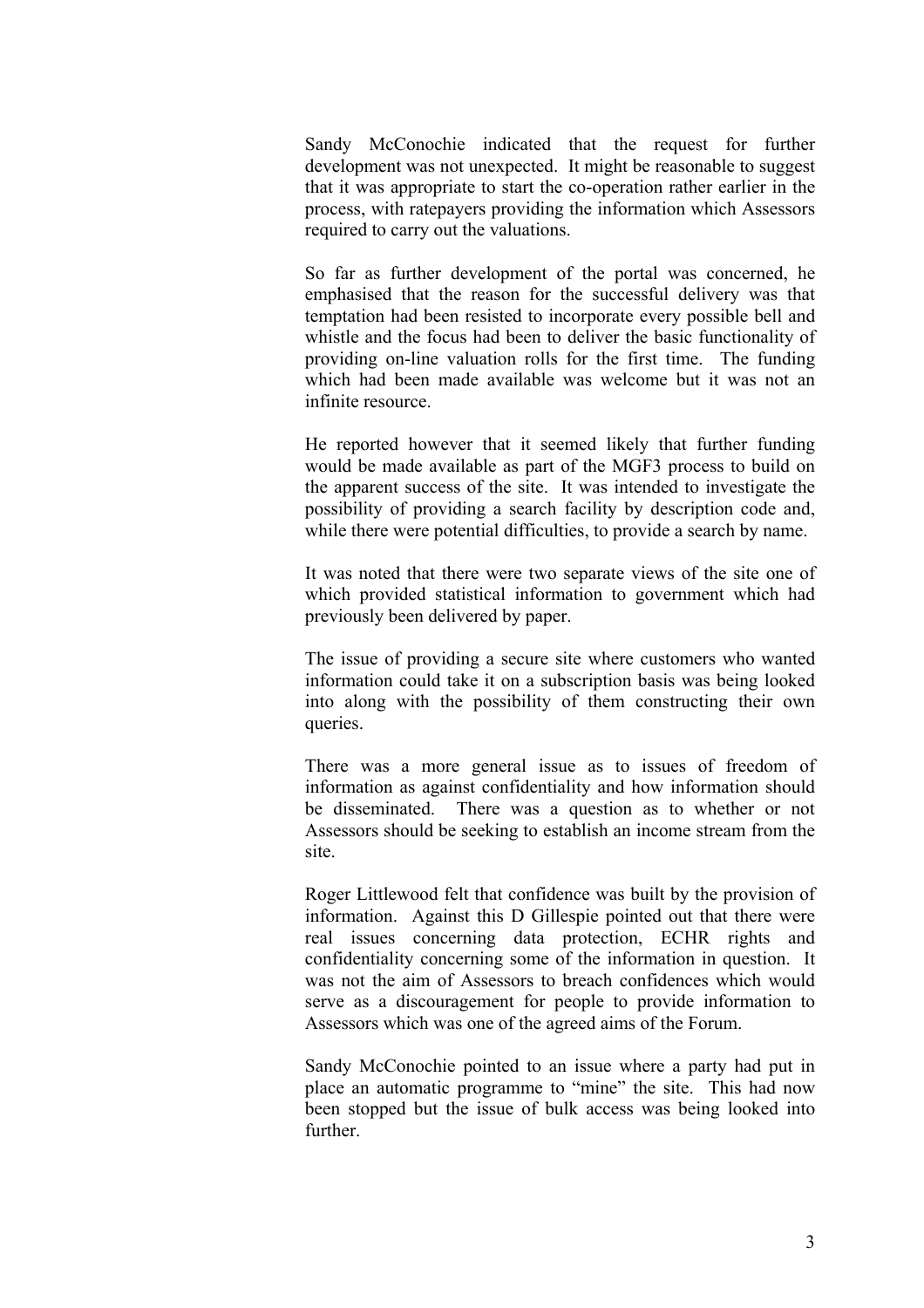| <b>6 Summary</b> Billy Sommerville indicated that in response to the request for  |
|-----------------------------------------------------------------------------------|
| <b>Valuations</b> summary valuations he intended to carry out a pilot in Ayrshire |
| providing copy valuations of shops in Ayr, industrial properties in               |
| Irvine, and office valuations in East Ayrshire. The choice of                     |
| subjects and areas was designed to sample the reaction in all parts               |
| of his area and also to take account of the volumes which were                    |
| conditioned by the amount of resource available.                                  |

While most of the larger firms had advisors, he was particularly interested to learn if small businesses would see a benefit in proceeding in this way. There was a train of thought that in some instances it might confuse, particularly in the area of whether the paperwork was a valuation or a bill. A feedback form had been designed to gauge reaction.

Sandy McConochie indicated that he was contemplating similarly carrying out a pilot in Grampian with a variation in that the information would be sent out with the valuation notice rather than in advance of valuation notices.

Andrew Martin was of the view that education plus information equalled comprehension and that should be a prime aim of the process. It was possible that the provision of such information would prevent appeals and would aid comprehension. It was recognised that at the end of the day money was the principal concern of business.

Roger Littlewood observed that if indeed the appeal rate could be reduced then that would have an impact on the amount of resources that Assessors required to deal with appeals.

Billy Sommerville indicated that the sample had been sent out the previous week and he would feed back information as to the response.

- **7 Scottish Executive**  In the absence of Carol Sibbald, Sandy McConochie indicated that **Update**  he had received an e-mail from Carol indicating that the expected announcements had been delayed on account of the change of Minister. There had however been a pre-programmed meeting with business on the 6 October. Roger Littlewood agreed to contact Carol Sibbald direct to discuss a few points which he wished to raise concerning the proposed leaflet.
- **8 Valuation Notices** Sandy McConochie indicated that it was the intention of all Assessors to issue valuation notices towards the end of February although this might slip slightly. In the case of most subjects it was anticipated that the valuations would not change but there would be some amendments principally due to the catching up work which was in progress in relation to physical changes.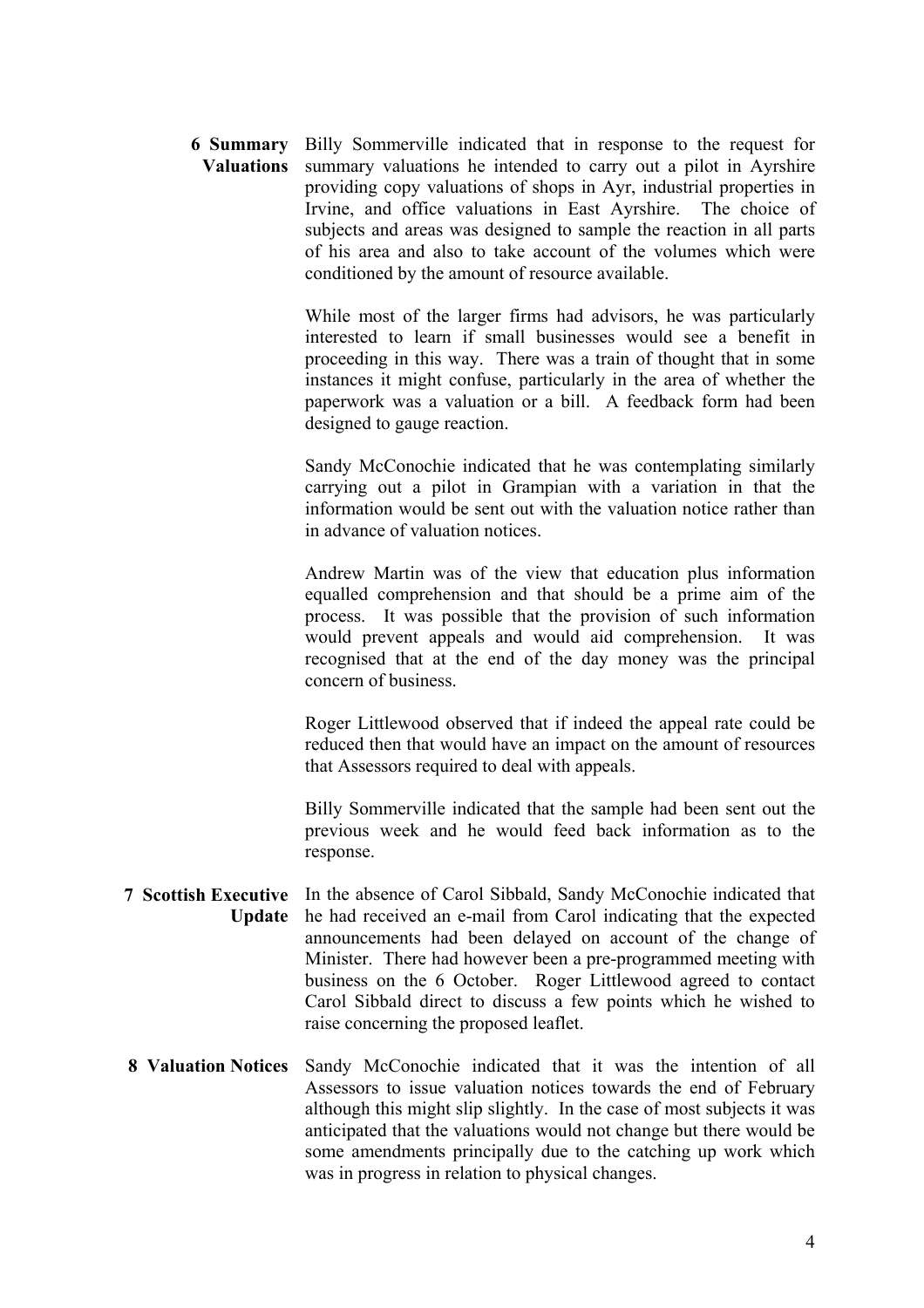**9 A.O.C.B.** Roger Littlewood raised the question of whether or not there should be localised forums.

> D Gillespie explained the situation in Highland where he was always happy to respond to requests from any of the business organisations for seminar/talk. Usually this arose around the time of the revaluation and past experience suggested that there might be a turnout of twenty to thirty ratepayers. Other Assessors indicated that they too were happy to accommodate such requests. For the FSB Neil Stewart indicated that he tended to agree that the demand for such meetings was uncertain and that it would likely focus around the time of revaluation. He was not convinced that there was a continuing demand for meetings throughout the quinquennial period.

> It was agreed that no definite view would be taken of the need for local forums which could be reviewed in the light of circumstances. In the meantime Assessors would continue to react positively to requests from any business organisation for meetings in their local area.

> Roger Littlewood raised the issue of the possibility of the provision of a single point of contact for multi-site organisations. Such an approach had provided benefits in England and Wales. He would be happy to circulate the documentation dealing with the arrangements. At present there were around twenty four companies involved in the arrangement.

> Sandy McConochie indicated that the Assessors were happy to look at developing such arrangements although there was the question of how this would work given that the companies in question often had agents who acted for them. There were a number of discussion forums already established below the level of the Agents' Forum where the valuation of individual classes of subject was discussed. It was hoped, over time, to develop further these arrangements.

> Neil Stewart raised the issue of whether retail premises valuations were harmonised with England and Wales. Whether for example zoning differences existed.

> Sandy McConochie explained that while historically there had been differences of zoning approach in England, which were now understood to be standardised, Scotland worked mainly to 30 foot zones although this had metric variations in some areas. In some instances due to the natural tenement depth, different zone depths were employed but this had no significant effect on the valuation outcome as the smaller zone depth would tend to have a higher Zone A rate.